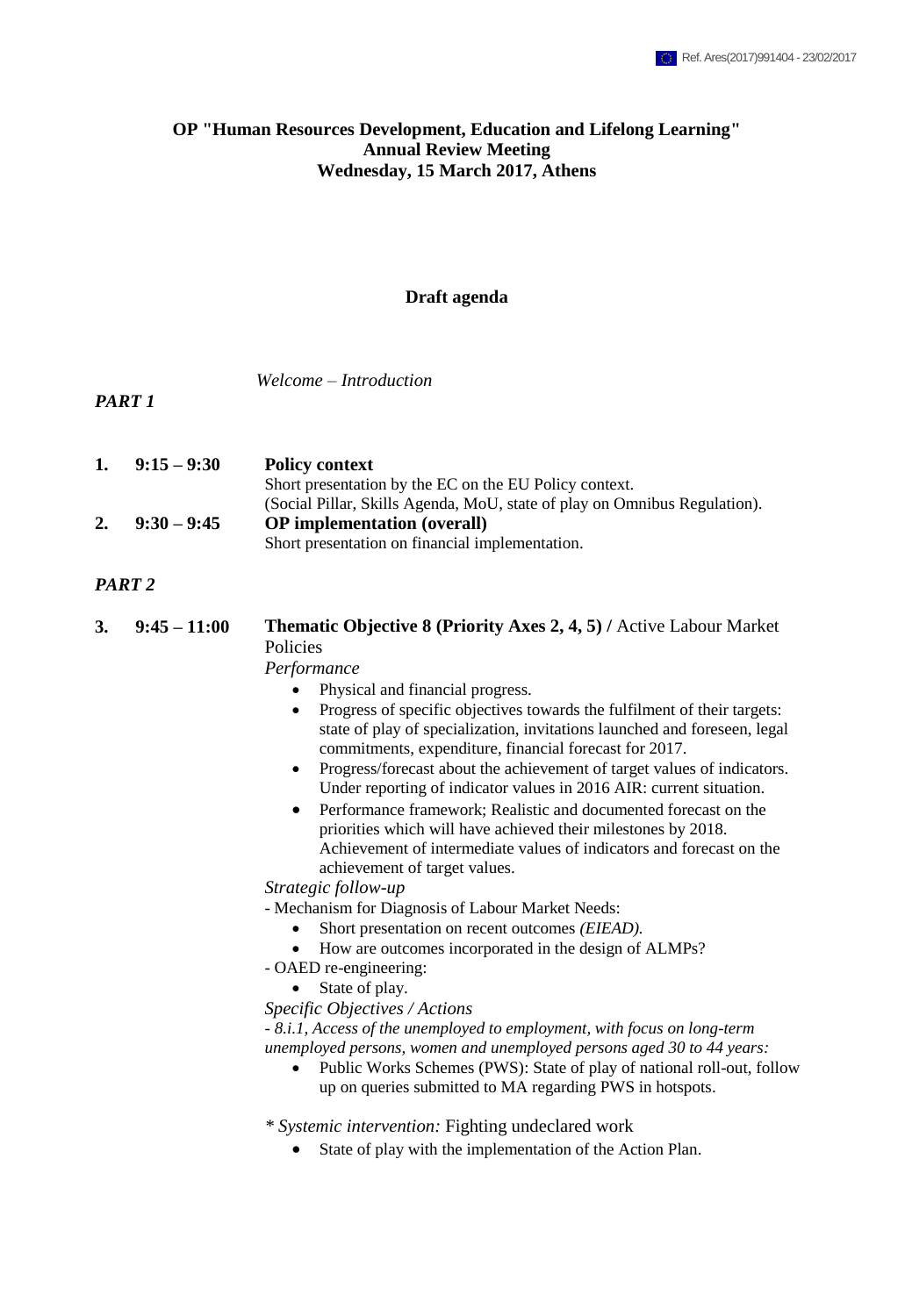## **4. 11:00 – 11:45 Thematic Objective 8 (PA 3)** / Active Labour Market Policies - Youth

Employment Initiative

*Performance* (Same as above)

*Strategic follow-up* 

*- Youth Guarantee Implementation Plan:*

- State of play.
- Update of interventions beyond 2016.

*Specific Objectives / Actions*

*- 8.ii.1 & 2, Increasing employment, including self-employment, and strengthening the skills of young people not in employment, education or training (NEET) aged 15 to 29 years:*

 Effectiveness of Youth Voucher projects in the context of indicator values reported, future planning (will current ways of implementation be repeated in light of poor delivery results?)

# **5. 11:45 – 12:30 Thematic Objective 9 (PA 2, 4, 5)** / Social Inclusion

*Performance*

(Same as above)

*Strategic follow-up* 

- ''National Mechanism for the coordination, monitoring and evaluation of social inclusion and social cohesion policies":

- Implementation progress (including implementation of Social Solidarity Income).
- Social Economy:
	- Update on the preparation of the action plan for the systemic intervention 5 ''Social economy and social entrepreneurship''.

*Specific Objectives / Actions*

*- 9.i.1, Improving the opportunities for entry and/or re-entry to the labour market of the beneficiaries of the pilot implementation of the minimum guaranteed minimum income:*

Activation of 3rd pillar.

*- 9.v.1, Creation of new jobs by strengthening the establishment and operation of social enterprises:*

Update on actions regarding social economy.

*Required for morning session: Min. Labour, OAED, EIEAD, INE/GSEE (Voucher evaluation)*

### **12:30 – 13:30 Lunch Break**

### **6. 13:30 – 14:10 Thematic Objective 10 (PA 6, 8, 9)** / Early School Leaving

*Performance*

(Same as above)

*Strategic follow-up* 

- Strategy for *Early School Leaving:*

- State of play of implementation / operationalization of strategy.
- Linkages with MoU / OECD review.
- Method used to ensure the consistency of projects proposals with the strategy and OECD review.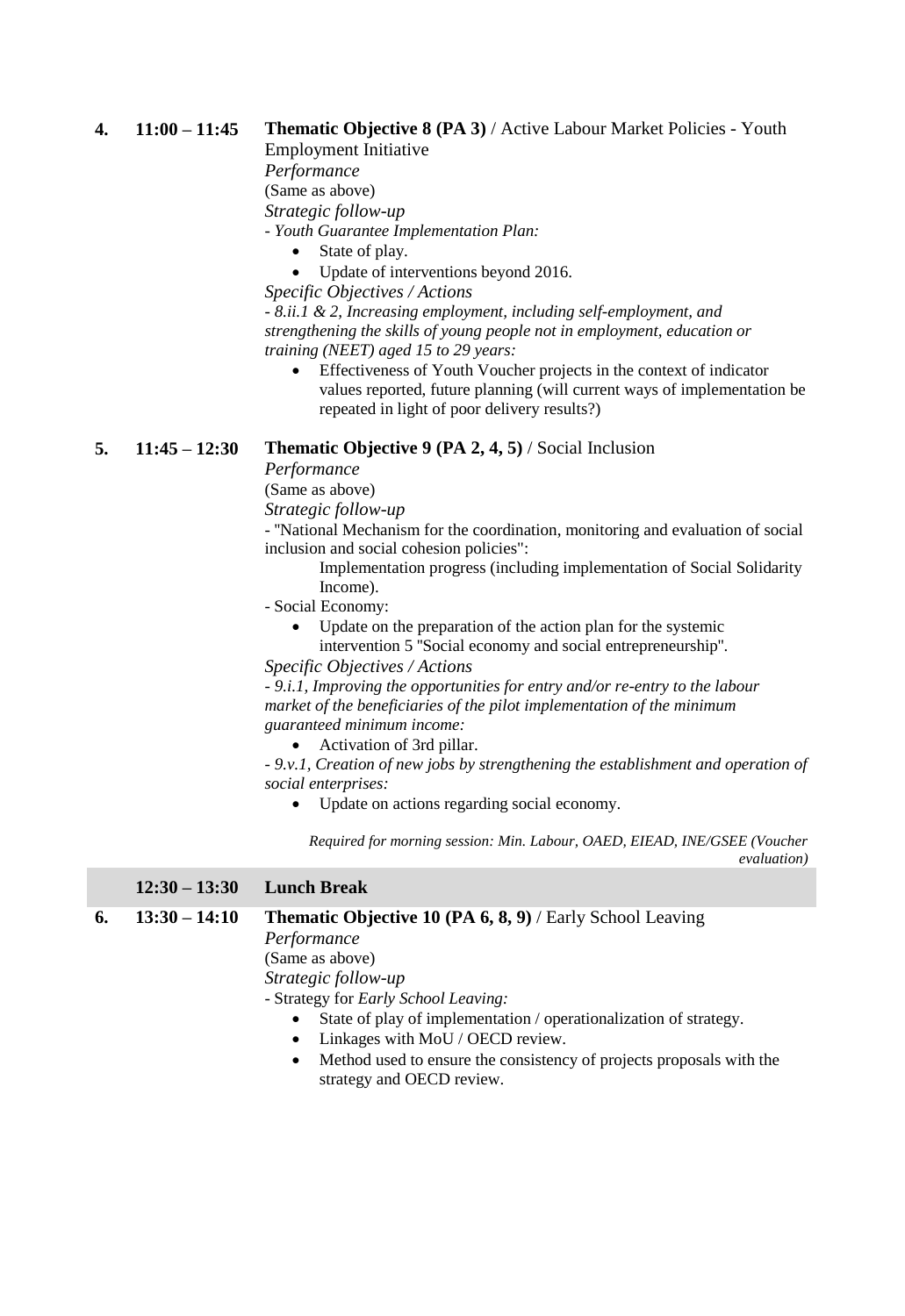#### *Specific Objectives / Actions*

*- 10.i.2, Increasing the number of schools operating under the 'new school' scheme – Strengthening the structures and quality of primary and secondary education:*

- Brief update on the "New Unified Type All-Day School" unfolding in the 2016-2017 school year: schools/pupils targeted, timely addressing needs for adjunct teachers, difficulties in implementation, ways forward.
- Sustainability of interventions and plan for sustainability of the reform (particularly ESF funded actions supporting hiring of adjunct teachers).
- Current status of evaluation; Level of activation of measures regarding the evaluation of schools and ADIPDE.

### **7. 14:10 – 14:30 Thematic Objective 10 (PA 6, 8, 9)** / Tertiary Education

*Performance*

(Same as above)

*Strategic follow-up* 

- Strategy for *Higher Education*:

- State of play of implementation / operationalization of strategy.
- Linkages with MoU / OECD review.
- Method used to ensure the consistency of projects proposals with the strategy and OECD review.

*Specific Objectives / Actions*

*- 10.ii.1, Increasing the rate of timely completion of studies and strengthening the equal participation of persons with disabilities and persons from vulnerable social groups and low-income classes in tertiary education:*

- Update of specialised actions Financial support of diligent students of vulnerable social groups and Support for Social Care Structures of Students: activation level.
- Targeting of beneficiaries and consistency with HE strategy.
- **8. 14:30 – 15:00 Thematic Objective 10 (PA 7, 8, 9) /** Vocational Education and Training

*Performance* (Same as above)

*Strategic follow-up* 

- Strategy for *Vocational Education and Training*:

- State of play of implementation / operationalization of strategy.
- Linkages with MoU.
- Method used to ensure the consistency of projects proposals with the strategy.

Technical Assistance.

*Specific Objectives / Actions*

*- 10.iv.1, Increasing the number of apprentices/students/graduates participating in apprenticeship programmes:*

- Brief presentation of on-going actions targeting EPAL graduates.
- Activation of other measures related to the expansion of apprenticeships.

*Required for afternoon session: Min. Education, IEP.*